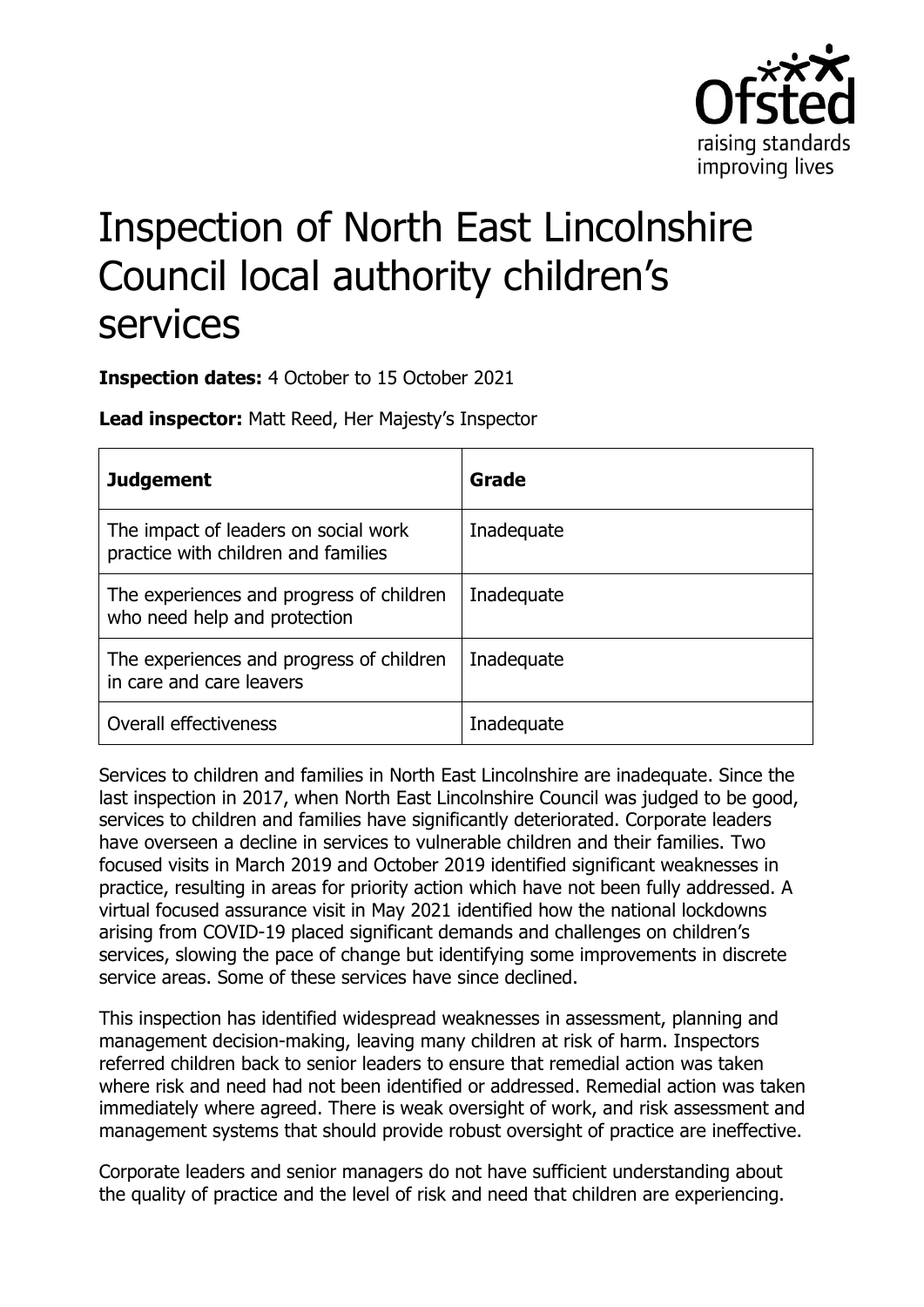

Audits do not adequately focus on the experiences of children. Safeguarding concerns identified through auditing are not reflected in the local authority's self-evaluation and performance reporting is overly positive. Corporate decision-making is not prioritising the needs of children or providing the necessary resources to drive or sustain the systemic improvements that are required to make a difference to children's lives. The high turnover of social workers and managers has had a profound impact, resulting in multiple changes for children and families, inconsistency in planning, and drift and delay. Some children's cases are closed or stepped down without risk and need being fully understood or addressed, leaving children at risk.

# **What needs to improve?**

- Child in need (CIN) and child protection planning and the effectiveness of multiagency reviews to ensure that children are safeguarded, and their needs met.
- Timely escalation to Public Law Outline and robust monitoring of children subject to pre-proceedings.
- The quality and effectiveness of managerial oversight and supervision.
- The response to allegations against professionals.
- Timeliness of safeguarding checks for children in private fostering and connected carers' placements.
- Permanence planning.
- Senior leaders' self-evaluation of practice.
- Auditing and summary of findings to facilitate an accurate understanding of current practice.
- The sufficiency and stability of the social care workforce, so that children experience fewer changes of social worker.

### **The experiences and progress of children who need help and protection: inadequate**

- 1. There are serious and widespread failures across the help and protection service. While improvements have been achieved in some discrete areas since the focused visits in 2019, too many children's needs are left unaddressed. The quality of professional practice and management oversight is weak, and the service is insufficiently resourced. This is resulting in failure to protect children from harm and poor planning in respect of their needs and future care.
- 2. Children and families in receipt of early help benefit from good-quality assessments. This is leading to focused plans that address their need for support, with positive outcomes. For these families, support is offered at the right level and is proportionate to need. However, the early help service is not yet fully staffed. Some families are on a waiting list for allocation and not all children are seen in a timely way. It was reported that as a result, some families have gone into crisis, leading to a referral to statutory services.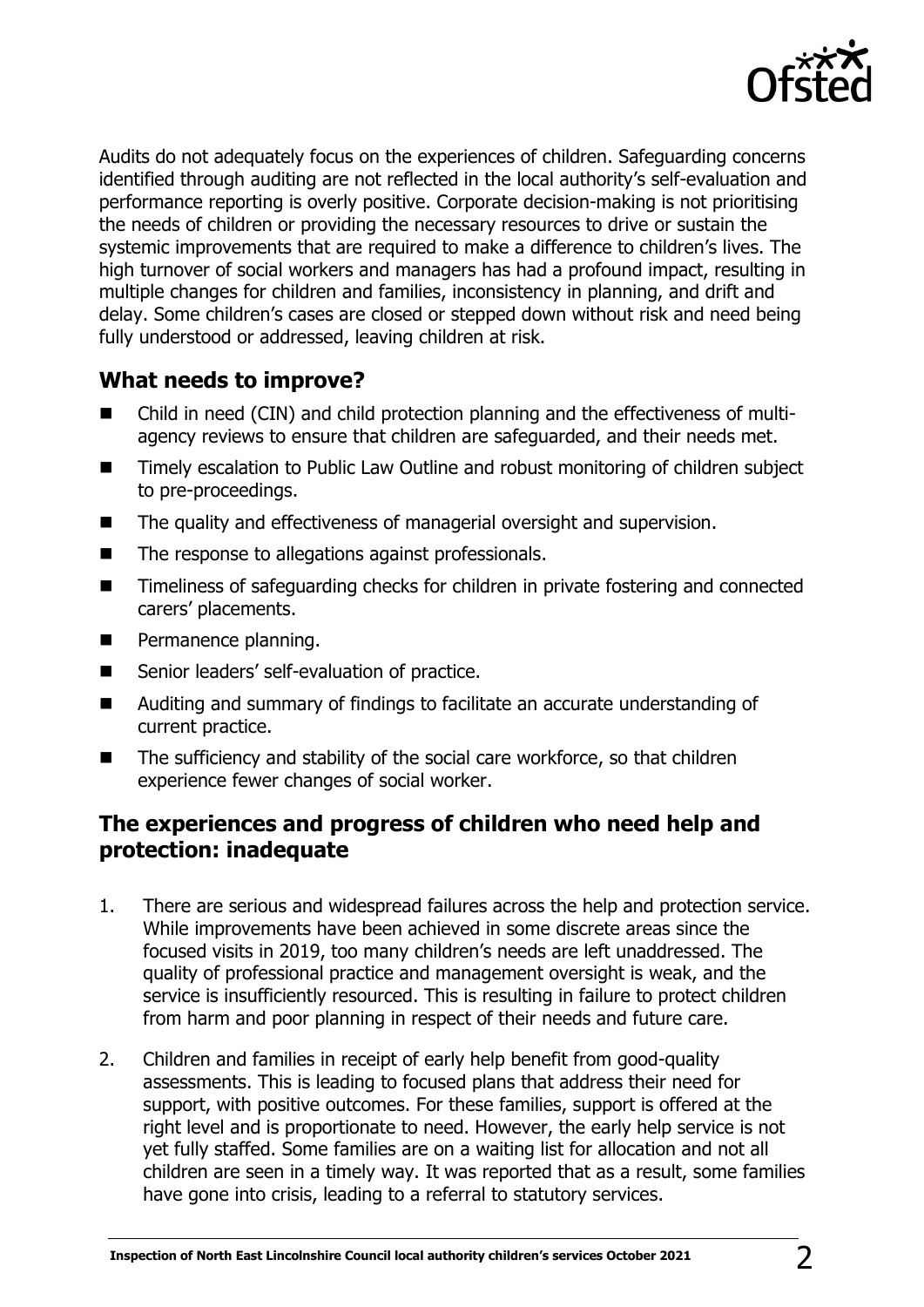

- 3. Arrangements in the integrated 'front door' have been strengthened. Thresholds are well understood, and contacts and referrals are responded to in a timely and effective manner. Management decision-making at the front door is clear, robust and well recorded so that children and families do not wait to progress to another part of the service. The response out of hours is not as strong. Risks are not always identified, leaving children vulnerable at evenings and weekends.
- 4. The immediate response to safeguarding concerns during the working day are effective and timely. The relevant agencies attend strategy meetings and appropriate information is shared to inform decisions. Subsequent enquiries focus too much on the presenting issue and not enough on the wider risks to which children are exposed. This means risk and need are not always fully understood, assessed or responded to.
- 5. When children progress from the integrated front door, management oversight of practice is less effective and practice quality is weaker, with the exception of the disabled children's team, where children receive a better service. However, some disabled children require allocation for updated assessments of their needs.
- 6. Overall, high staff turnover across the service means that many children are experiencing frequent changes of social worker. This is inhibiting children's ability to form stable, trusting and meaningful relationships with professionals. Assessments and interventions stop and start as social workers and managers change. Many assessments lack depth, lack professional curiosity and are missing detailed analysis of history and risk to inform planning. Some children are closed to services prematurely before risk and need are reduced and managed. This leads to children remaining in situations of harm for too long and repeat referrals to statutory services for the same reason. Although some direct work is being undertaken, for many children, their views and experiences are poorly understood. Gaps in supervision and ineffective management oversight have led to a lack of impetus to improve children's situations. For some children, this has resulted in repeated episodes of harm and multiple interventions.
- 7. Child in need (CIN) and child protection planning is ineffective for many children. Children do not make timely progress and their needs remain unmet. Children's plans are not routinely updated. Gaps in the multi-agency review of plans mean that any progress or change is not monitored or fully understood. This includes whether risk is escalating. Weak and inconsistent practice by child protection conference chairs results in some children being taken off child protection plans before risk is reduced and managed effectively. Inspectors identified several children where there were significant concerns about their safety and planning. The local authority reviewed these children and, in some cases, took immediate remedial action to ensure the safety of the children.
- 8. There is a heavy reliance on written safety plans to manage risk to children who are suffering, or at risk of harm. These plans are reliant on parents, many with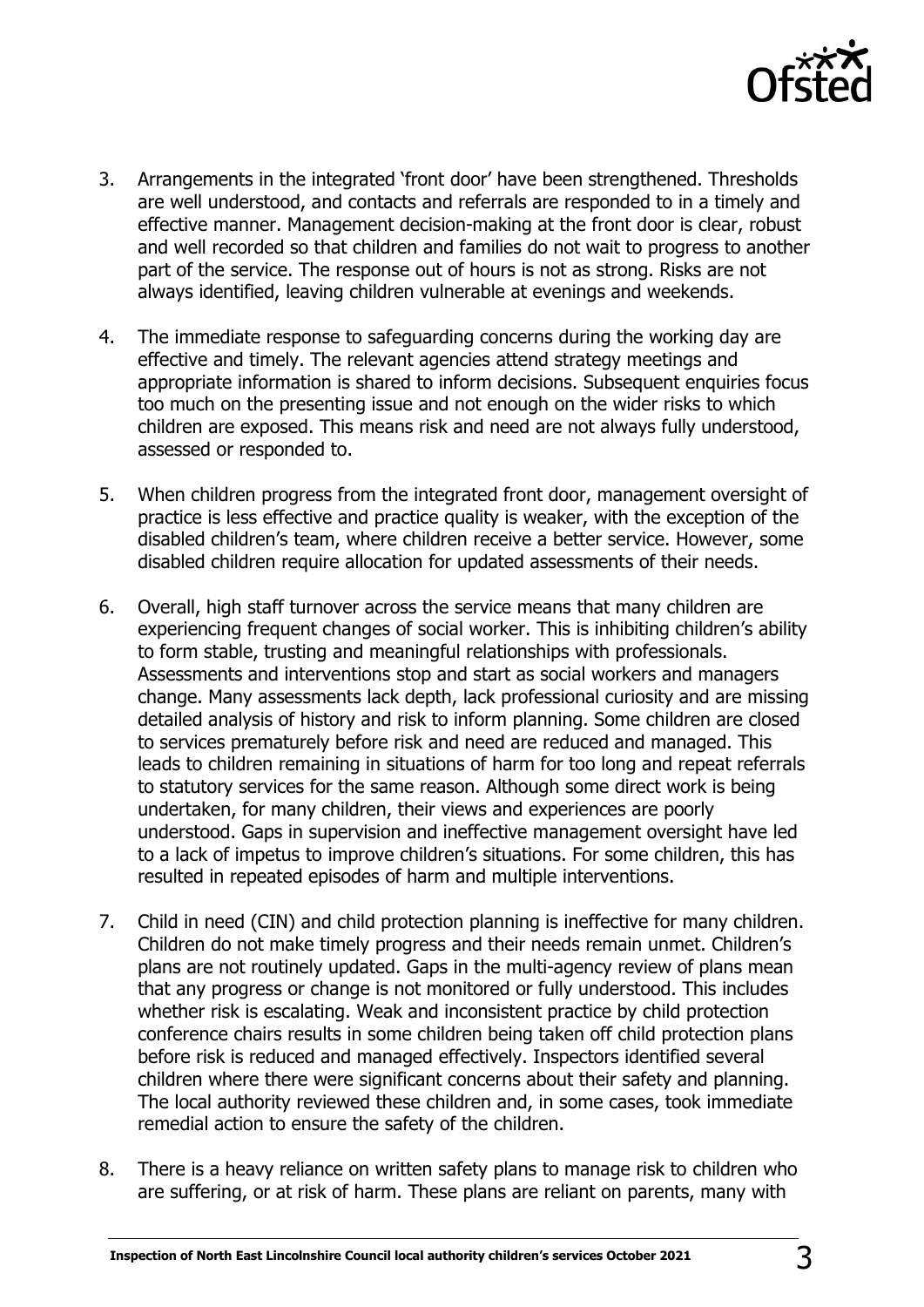

complex needs of their own, being compliant, understanding the risk and being capable of change without any assessment of their capacity to do so. The impact of domestic abuse is not clearly understood. Too often, the safety plan puts unrealistic expectations on the victims of the abuse. There is over-optimism with regard to parents' ability to change and a failure to recognise non-compliance. This results in some children being closed to services prematurely and experiencing further harm.

- 9. For many children, drift and delay was identified at some stage in their journey through children's social care. This was particularly evident for those children exposed to neglect. Drift was caused by a number of issues, including inadequate assessments, failing to take sufficient account of family history, poor planning, poor management oversight and high social work turnover.
- 10. When children become subject to pre-proceedings, their circumstances do not improve within a timescale that is right for them. The legal gateway panel is contributing further to drift and delay. Senior managers fail to take timely action when children's circumstances do not change or intensify. Identified actions are not always followed up or challenged. Assessments and planned interventions are not completed or are restarted due to high social worker and manager turnover, which is delaying action to safeguard children.
- 11. Not all vulnerabilities are well understood. Safeguarding checks are not completed in a timely way in private fostering arrangements to ascertain the safety of the carers. Appropriate checks are made when children, including those in care, go missing from education, but there is insufficient management oversight for those who are not in full-time education or vulnerable pupils who are not in school.
- 12. Most children who go missing receive return home interviews, but these focus predominantly on the missing incident without making links to the young person's wider risk. There is an effective multi-agency response and monitoring of children, including children in care and care leavers, who are at risk of, or suffering exploitation, which is making them safer.
- 13. When children make allegations of abuse by professionals, the local authority response is not robust. The designated officer position is not held at the right level of independence, seniority, skill or experience. Decisions regarding allegations against professionals have been found to be flawed and as such leaders cannot be sure that the right decisions have been taken to safeguard children. All designated officer decisions for the last six months are being reviewed as a result of this inspection.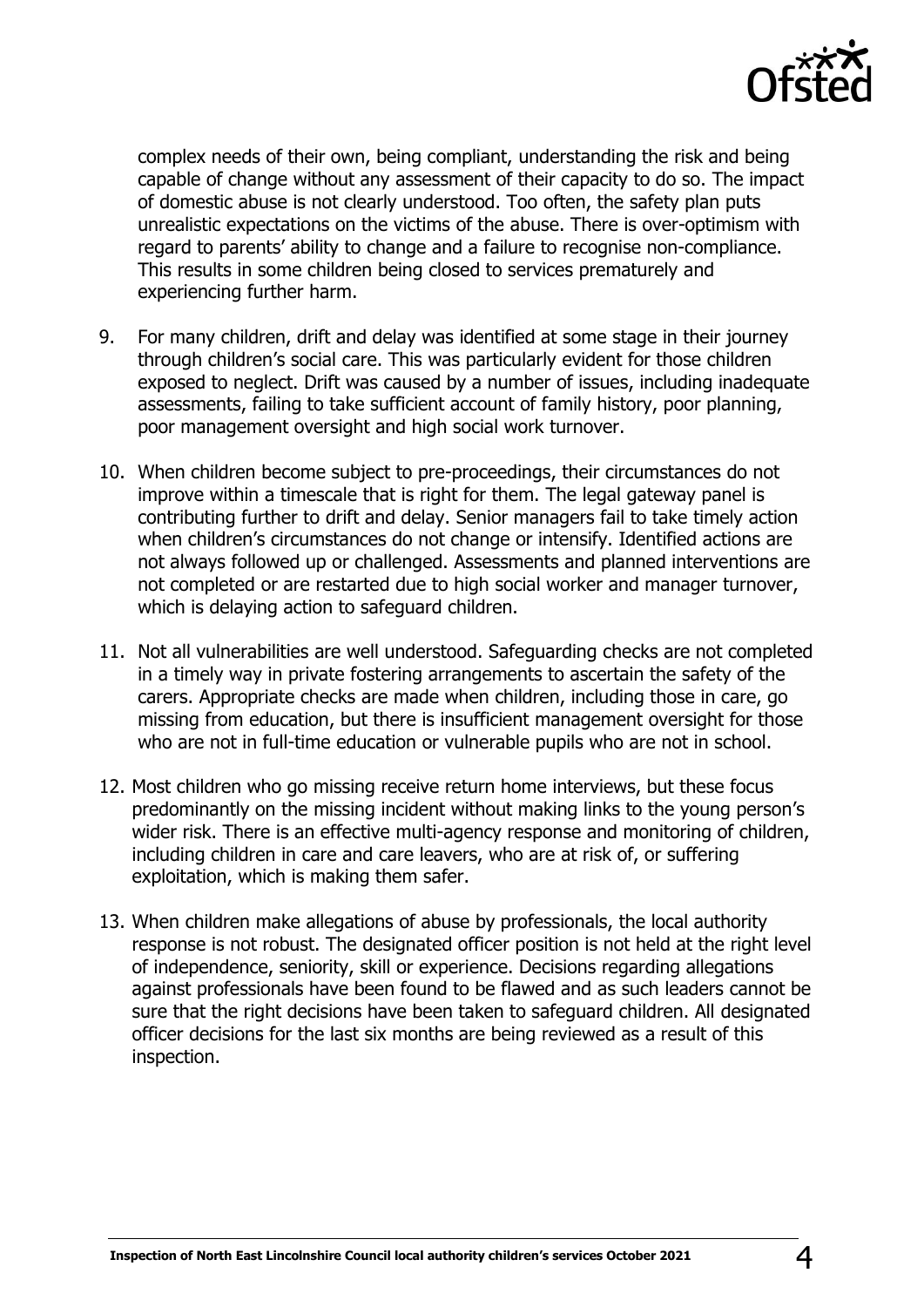

# **The experiences and progress of children in care and care leavers: inadequate**

- 14. High staff turnover and weak management oversight have a negative impact on the experiences of children in care. Too many children experience numerous changes of social worker. Some children have had periods without an allocated worker, and some have not been visited in line with their plan. As a result, many children have experienced significant delay in their need for permanence being assessed, in achieving legal permanence and securing a stable home.
- 15. Not all children enter care at a time that is right for them. Some children enter care in a crisis. For others, ineffectual planning and lack of robust management oversight have resulted in them remaining in situations of harm for too long and creating further drift and delay in planning for their futures. There are some early signs of improvement in the edge-of-care service, which have had success in diverting a focused number of children appropriately from care. This is a relatively new service which is yet to have a wider impact.
- 16. When care proceedings are issued, children experience delay in assessments and plans progressing. The Children and Family Court Advisory and Support Service (CAFCASS) and the local judiciary report that the local authority is working hard to improve the quality of practice. They acknowledge that there remains a backlog in court work due to the COVID-19 pandemic. They also report that notable delays are due to numerous changes of social worker and manager and the discontinuity that this brings to care planning and delay in family assessments.
- 17. Independent reviewing officers' practice is not strong enough to identify where drift and delay is occurring. There is insufficient independent scrutiny and challenge to drive the timeliness of work. Dispute resolution processes take place in a small number of children's cases with minimal impact.
- 18. When children enter care, family members are considered as potential carers. However, timely action is not taken to undertake safeguarding and other agency checks for managers to be assured that the arrangements are safe and appropriate to meet children's needs before approval. Staff vacancies and turnover mean that a high number of connected carer placements are unassessed and unapproved. A small number of connected carers spoken to as part of the inspection report feeling unsupported through having a frequent change of supervising social worker.
- 19. Not all children return home from care in a planned way or with adequate assessment of risk. For some children, this is leading to continued harm and further periods of care. When children leave care in a more planned way, this is assessed and well supported. The recent commissioning of a project team to focus on reunification is positive, but the role of the team is diluted as they are required to support other areas of the service which are under-resourced.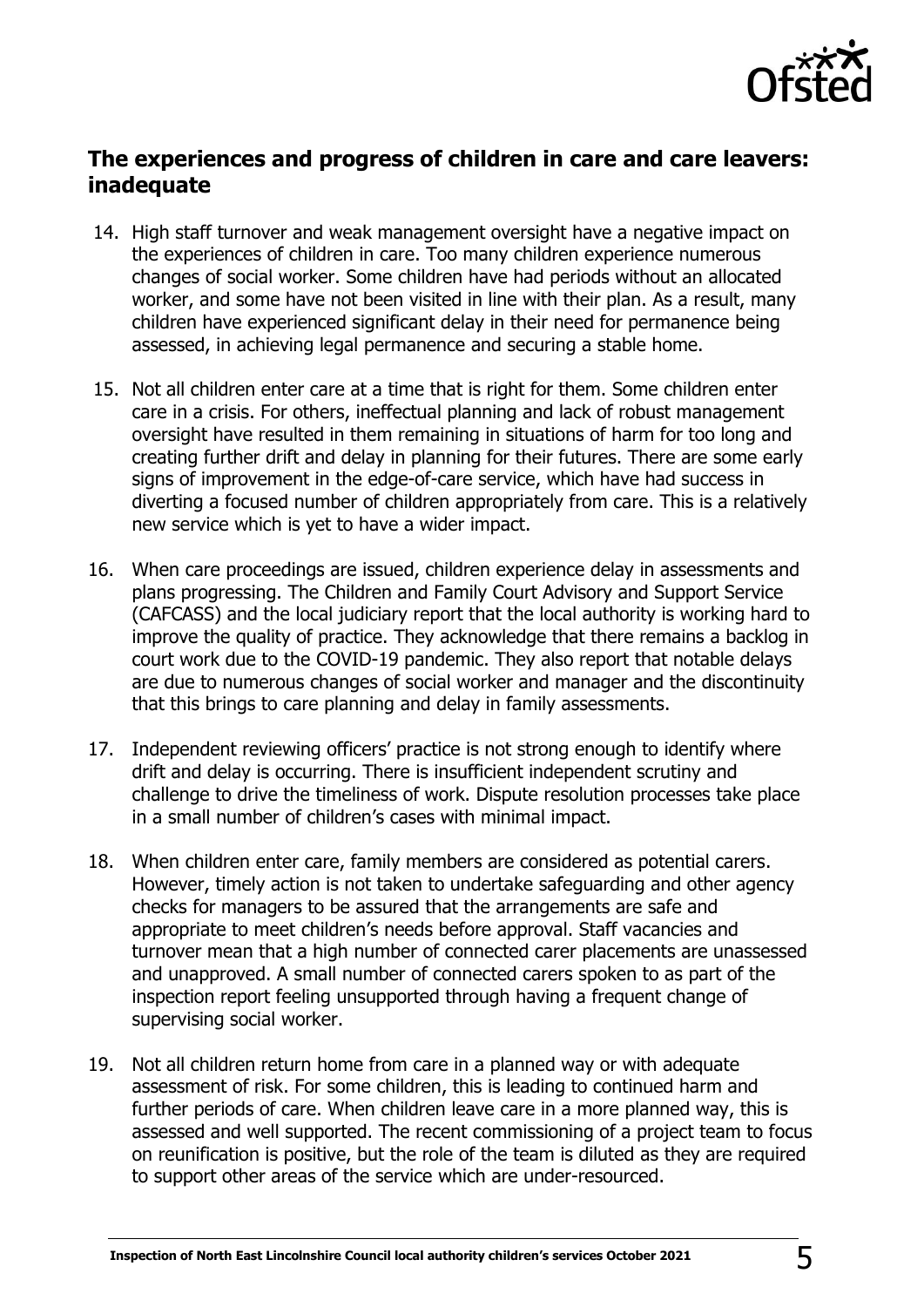

- 20. Children experience too many short-term moves before achieving permanence. This is leading to further emotional instability for children who have already experienced fractured relationships and separations. Decisions to separate brothers and sisters are not always based on clear assessments to inform the decision-making.
- 21. An improved foster care recruitment strategy has resulted in more carers being recruited and assessed, increasing the potential for more local authority carers for children. When children are matched to long-term local authority foster homes, foster carers report having good support and access to training to enable them to meet children's needs.
- 22. Permanent social workers know their children well and have been seeing children regularly. Most visits are purposeful, and children's voices are clear. However, children are not routinely helped to understand their history through life-story work to promote their identity. Family time is promoted but changes to supervision arrangements are not always sufficiently assessed to ensure that they remain safe.
- 23. Our Voice Listen Up is the name chosen for the children in care council. This is a small group of young people working hard to try and make a difference for children when they first come into care. They have produced welcome packs and postcards for children when they first come into care. They are in the early phases of starting to develop their voice and influence through attendance at the corporate parenting panel. These children and young people also reported to inspectors their frustration at the numbers of social workers they have had since coming into care and the changes in residential workers who move on without being able to say goodbye.
- 24. Children's emotional needs are mostly met through access to a range of services. However, for a small number of children, changes in social worker have resulted in delays in children being assessed for mental health and therapeutic support.
- 25. The local authority is part of a regional adoption agency. There are regular operational meetings to ensure that the agency is meeting the needs of local children. The local authority adoption manager provides good oversight of the recruitment, preparation and training of local prospective adopters. This includes a high number of adopters who will consider early permanence placements so that children can live with their potential permanent family at an early stage.
- 26. The members of the virtual school team know their children well. School leaders spoke positively about the support they receive from the virtual school, where needed, and the effective communication between schools and the virtual school team. Positively, personal education plans (PEPs) continued throughout the pandemic, although targets for children in care are weak and remain an area for improvement. The voice of the young person is incorporated into PEPs.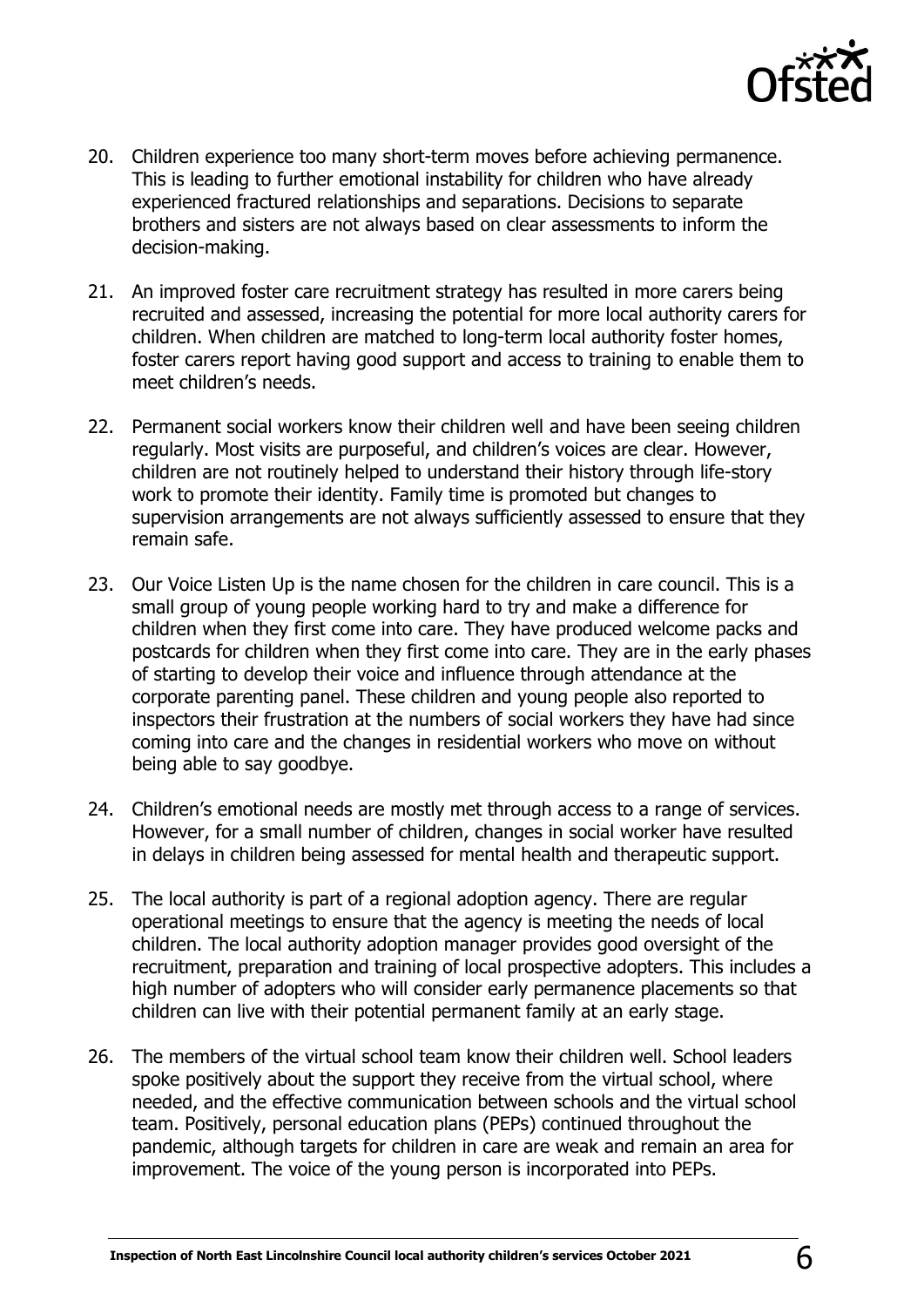

- 27. Children in care receive targeted careers advice early from local authority careers advisers and this continues when young people reach 16. Personal advisers and the not in education, employment or training worker combine to support young people aged 16 to 18 into either education, employment or training and numbers are increasing for this age group.
- 28. Support for young people aged 16 to 18 moving to independence is positive. Personal advisers work hard to ensure that young people leaving care are well supported. Pathway plans are timely and regularly reviewed. Young people are involved in the creation of their plans and their voices are clearly heard. Overall, plans identify the needs of young people but could be improved further by ensuring clear actions and timescales to meet needs and by ensuring that all receive a copy. Care leavers know how to access their records and are supported to do so and have access to their health histories.
- 29. Most care leavers aged 18 to 21 are well supported to live independently. They receive regular practical and emotional support from their personal advisers as they make the transition to greater independence. Most are in suitable accommodation which meets their needs. The service for care leavers aged 21 to 25 is not as developed to ensure that young people in this age group receive the same level of support and assistance.

#### **The impact of leaders on social work practice with children and families: inadequate**

- 30. Services to children and families have deteriorated since the last judgement inspection in 2017. Two focused visits in 2019 resulted in areas of priority action due to significant concerns regarding the responses to harm, children's safety and planning for vulnerable children. A further focused assurance visit in May 2021 showed that despite the pandemic, some improvement was evident in some discrete areas. However, overall services have deteriorated further. Corporate leaders and senior managers have failed to ensure that the areas for priority action have been sufficiently addressed to enable the safety and well-being of all children.
- 31. There are widespread and serious failings across all areas which have a profound impact on the experiences of children and for some, leave children at risk of being harmed. Corporate leaders and senior managers acknowledge the need for the service to improve. An improvement board has been set up. However, the board has not led to sufficient improvements in the quality of practice, nor to the quality of decisions or to the provision of help and care to children and young people. Not all senior leaders and council members understand the depth of the failings, either to hold each other to account, or to prioritise the needs of children in corporate decision-making. Education professionals, the local judiciary and CAFCASS express concern about the high turnover of staff and managers and report that this is affecting assessment and planning for children. The previously strong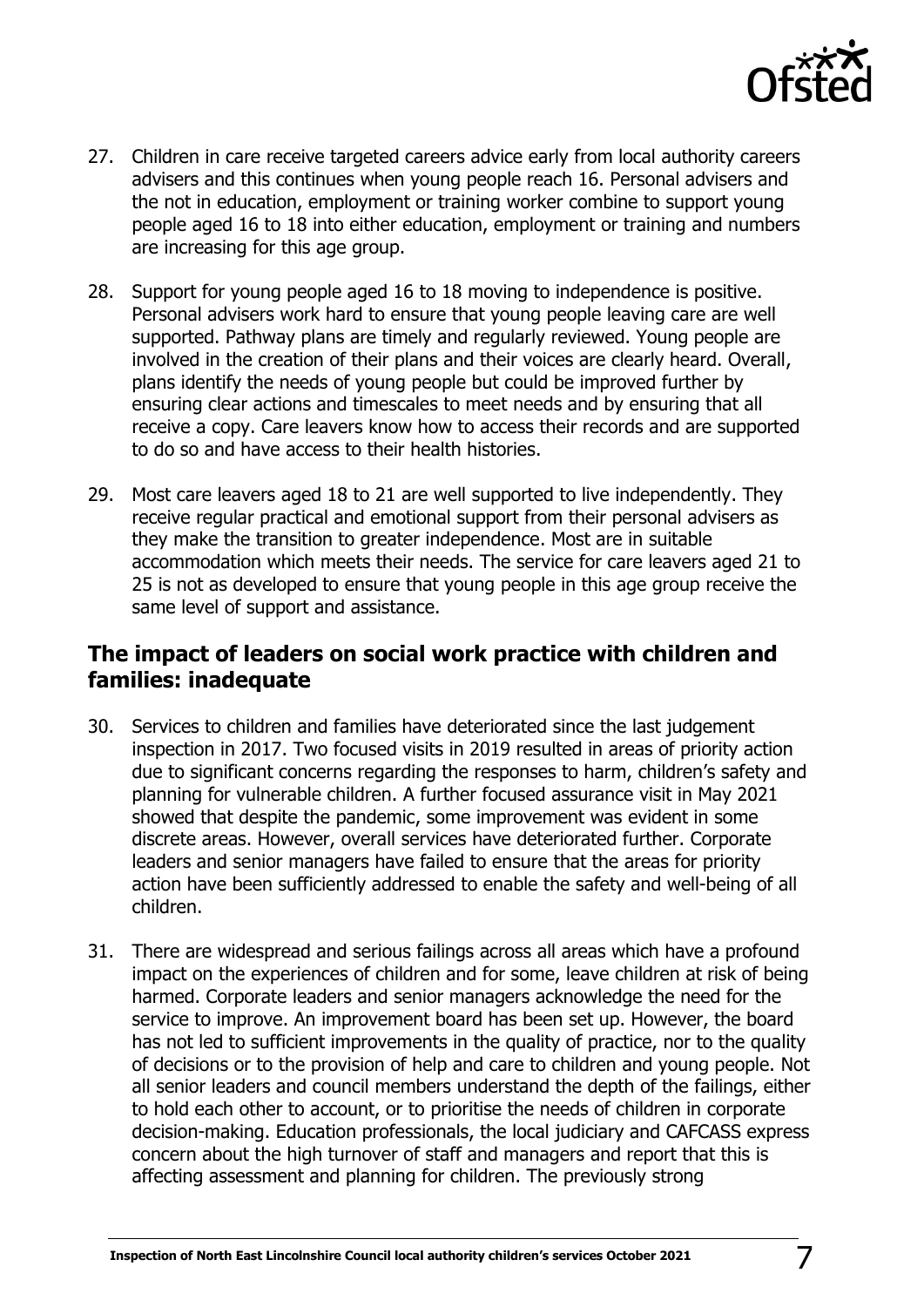

communication and relationships with some schools achieved during the pandemic were reported by school leaders to have deteriorated.

- 32. There has been significant corporate interest and financial investment in staffing. Social work caseloads are reducing for some staff. However, social work levels are not sufficient to meet demand, leaving many service areas under-resourced and leaving children vulnerable.
- 33. Strengthened arrangements at the front door have been assisted by improved partnership working. Greater engagement of partner agencies and voluntary groups has also contributed to the development of an enhanced early help offer, although this is yet to be fully resourced, leaving many children with unassessed need.
- 34. Performance management arrangements are ineffective. They do not provide senior leaders with an accurate understanding of practice quality, or children's experiences, to drive service improvement or target resources where needed. Mechanisms to gather performance data have improved, but an over-reliance by corporate leaders and senior managers on quantitative data gives false assurances about performance and progress against the improvement plan.
- 35. Quality assurance processes are also ineffective. Auditing does not provide an accurate picture of the quality of work. High turnover of managers and a lack of experienced auditors have resulted in audits focusing on compliance rather than the quality of work and children's experiences. Despite audit moderation highlighting to leaders very recent safeguarding and practice concerns, this is not reflected in the self-evaluation of practice, which presents an overall more positive picture. The analysis and reporting of performance and quality assurance data are overly positive. They do not accurately reflect what the performance is like, what the issues are for staff and, most importantly, the experiences of the children, young people and families receiving the services.
- 36. Insufficient scrutiny of the quality of practice by senior leaders is not enabling the local authority to fulfil its corporate parenting responsibilities. Feedback from children and their families is not used to inform service planning or development. Children and families who spoke to inspectors about their experiences were negative in their feedback and echoed many of the inspection findings.
- 37. The legal gateway panel, chaired by senior managers, is not providing robust oversight of practice to improve decision-making. This has contributed further to the drift and delay in planning and children's circumstances have not improved in a timely way.
- 38. There is long-term instability in the children's services workforce. The turnover of social workers and managers has resulted in multiple changes for children and families, leading to inconsistency in practice and drift and delay in the response to risk, need and inconsistent planning. A number of children and families are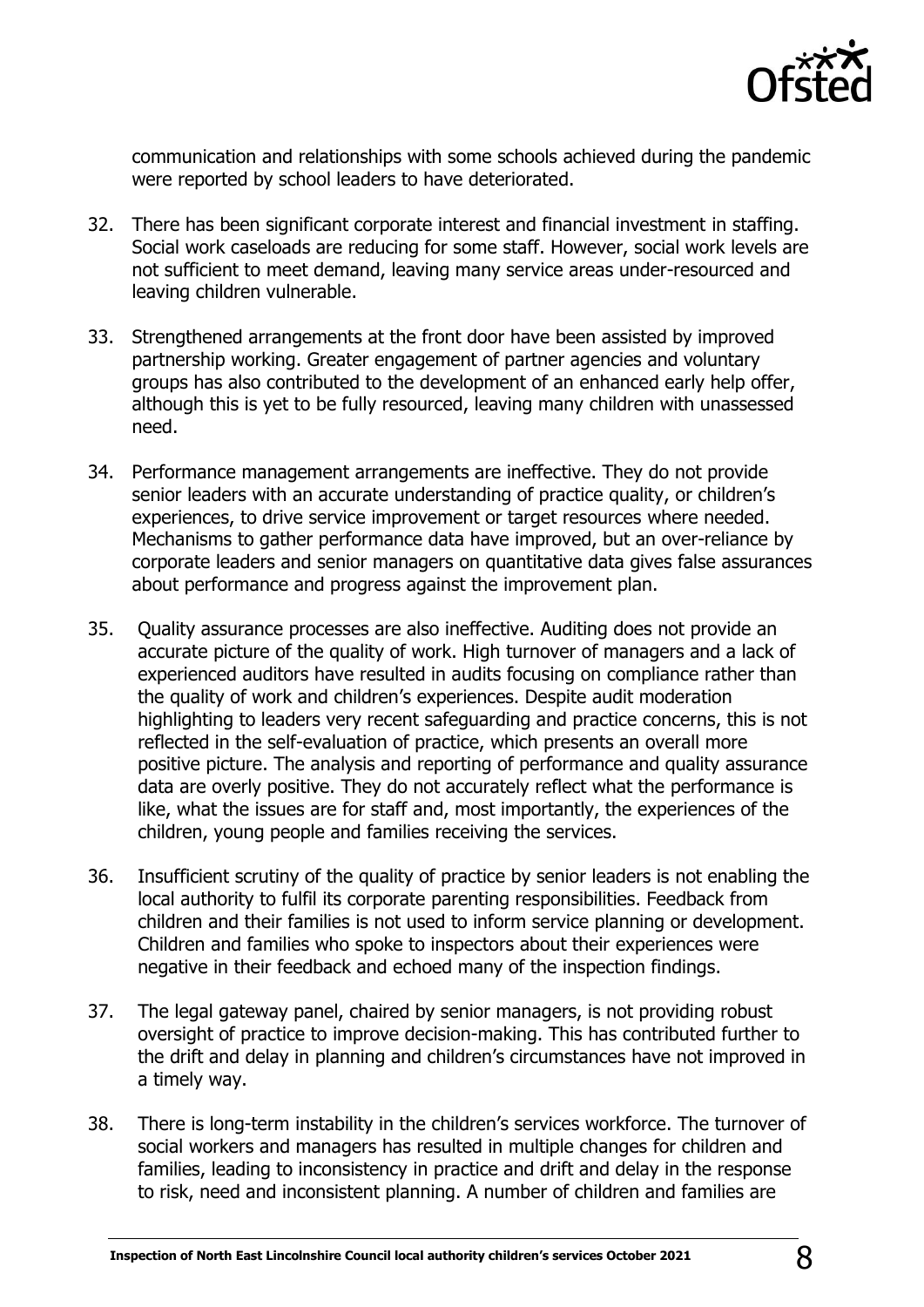

unable to consistently build meaningful relationships with their social workers. This was a consistent theme throughout this inspection, with multiple negative consequences for children.

- 39. To relieve some pressures following the focused visits, senior leaders increased social work capacity and employed project teams to reduce caseload pressures and address the weaknesses identified by Ofsted. However, the workforce remains significantly under-resourced. A lack of corporate clarity regarding the ongoing financing of the project teams is creating uncertainty among staff and managers. They are unclear about how corporate decision-making will assist the service to transition to a more permanent workforce to meet the needs of children, both now and in the future.
- 40. Managers at all levels do not ensure that children benefit from safe and effective social work. Gaps in supervision for frontline social workers mean that social workers are not helped to reflect on their practice or receive challenge in a structured or constructive way. Senior leaders do not employ effective methods to scrutinise and review the quality of practice and how children are helped and supported.
- 41. Social workers spoken to during the inspection stated that they felt supported, noting that there is more stability and structure in the work. They have access to training and development opportunities. Supervision is more regular, but it is not demonstrating that it is driving plans for children to improve their circumstances.
- 42. The designated officer service is under-resourced, resulting in children who have made allegations against professionals not having all risks assessed. As a result, the senior leaders cannot be assured that the right actions have been taken to safeguard children, potentially exposing them to further harm.